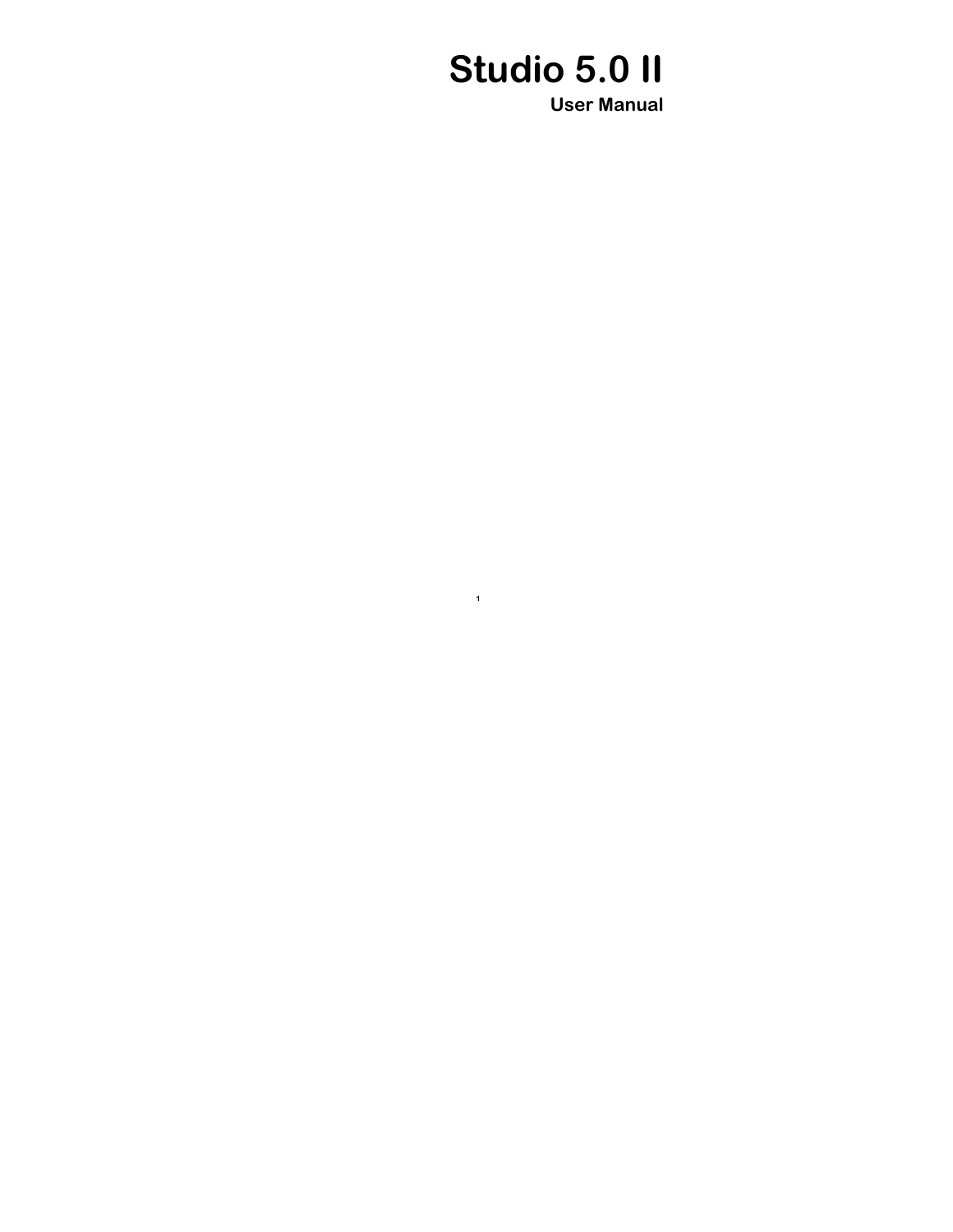## **Table of Contents**

 $\mathbf{2}$ 

## **Safety Information**

Please carefully read the terms below: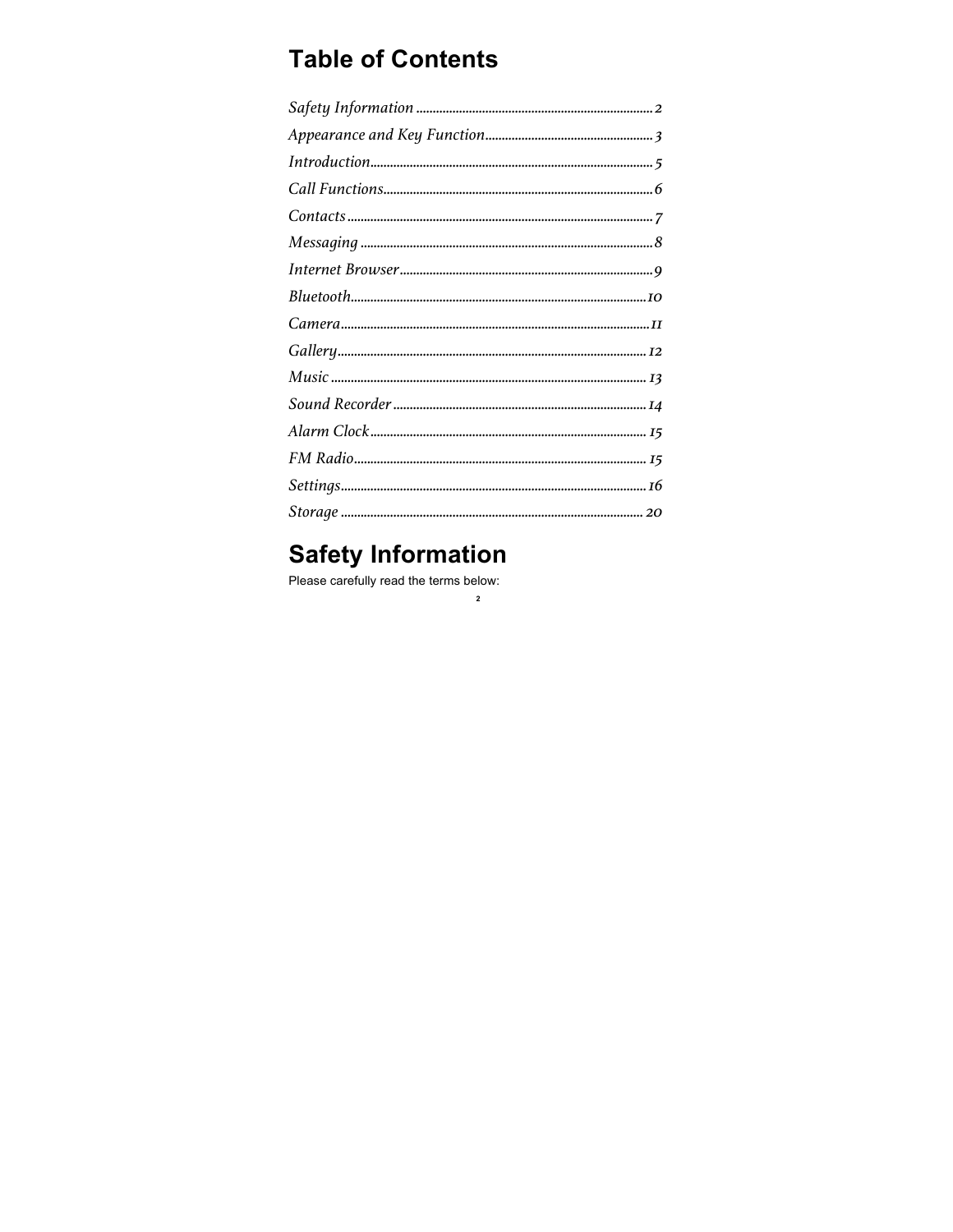#### **Use Safely**

Do not use your mobile phone where it might cause danger.

### **Transportation Safety**

Please observe all transportation laws and regulations. Please drive with both hands on the wheel.

#### **DO NOT TEXT AND DRIVE**

#### **Hospitals**

Please follow limitations.

Please turn off your mobile phone when near medical instruments.

#### **Airports**

Please follow all flight safety regulations and do not use your phone during flight.

#### **Toxic Chemicals**

Do not use your mobile phone around fuels or chemicals.

#### **Explosion Hazard**

Please observe related limitations and do not use your mobile phone around an area where explosions may occur.

#### **Accessories and Batteries**

Please use only Blu authorized accessories and batteries.

### **Backup**

Please remember to keep a written record of all important information.

#### **Water**

Your phone is not waterproof. Keep it away from water and liquids. **SOS Emergency Calls**

Make sure your mobile phone is switched on and in a service area. In home screen, tap the phone key and dial 911 and send.

## **Appearance and Key Function**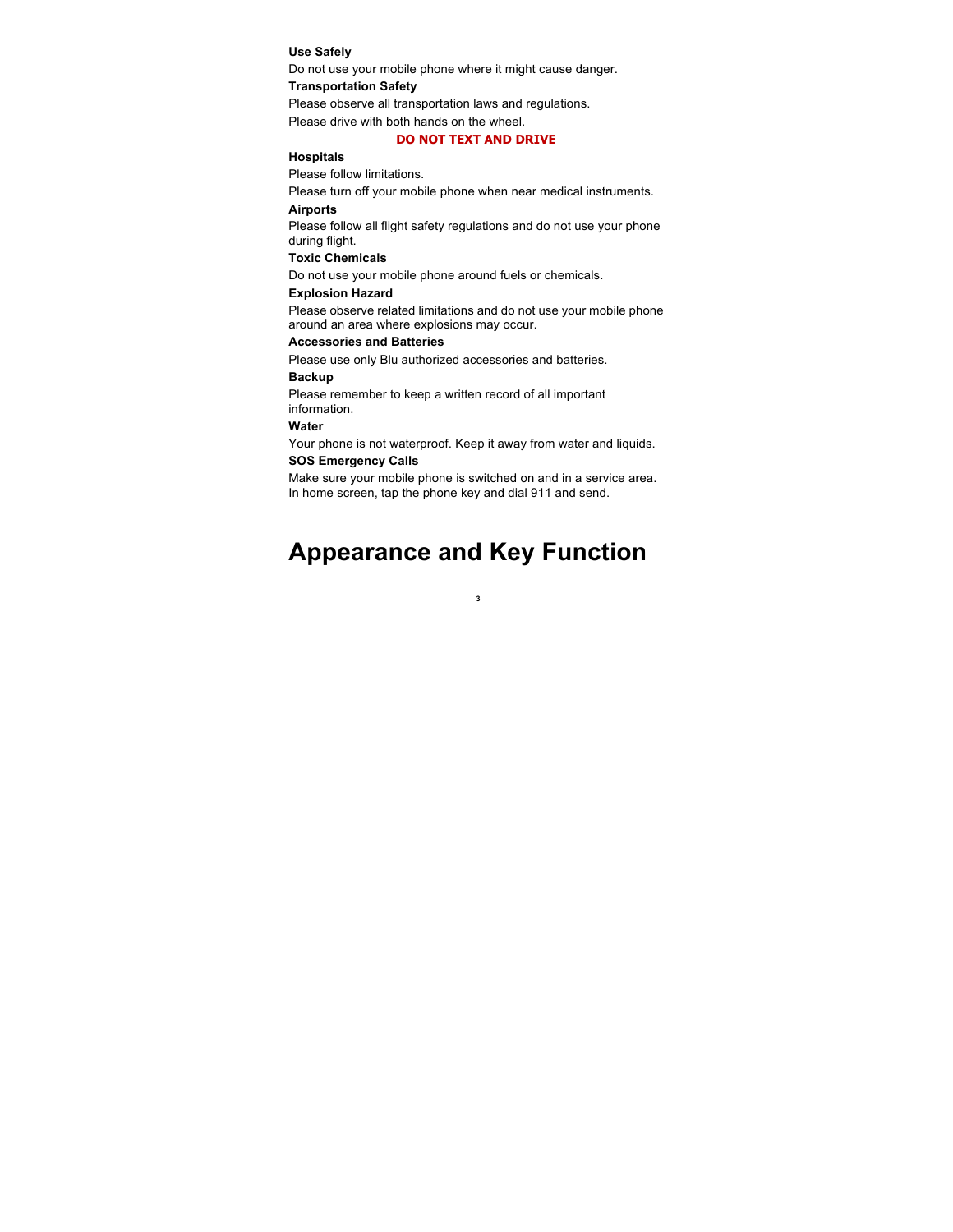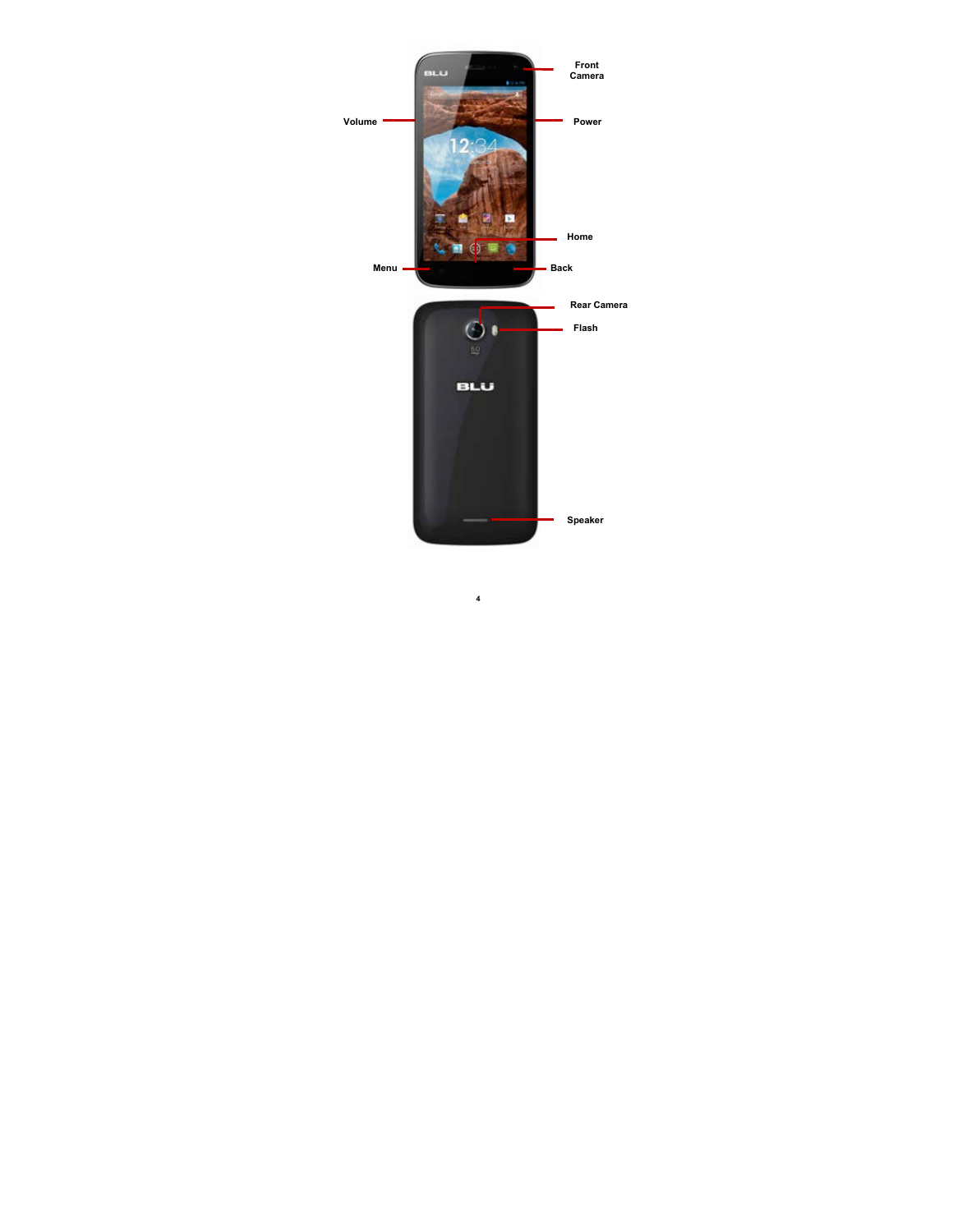## **Introduction**

### **Installation of the SIM Card**

Ensure that the SIM card is installed before using your phone. Please keep the SIM card out of the reach of children. The SIM card and its contact are easily damaged due to scratching or bending. Please be cautious when carrying, installing or taking out the SIM card. **Note:** *The SIM card is obtained through your cellular phone service provider. Please contact them directly*.

**To insert SIM card:**

- 1. Switch off the mobile phone and remove the rear cover.
- 2. Insert the SIM card. Insert SD card (*For additional capacity*)



3. Replace the rear cover of the mobile phone and power on. **Power On and Off** 

**On -** Please ensure the SIM card has been properly inserted into the phone. Long press the Power key to switch on the phone.

**Off -** In standby mode, long press on Power key until an options menu appears. Select OFF in the menu and confirm

### **Password Lock**

You may set a screen unlock picture or a PIN code lock as a security measure. For further information regarding password locks, password revision and other functions please enter the security settings of the phone.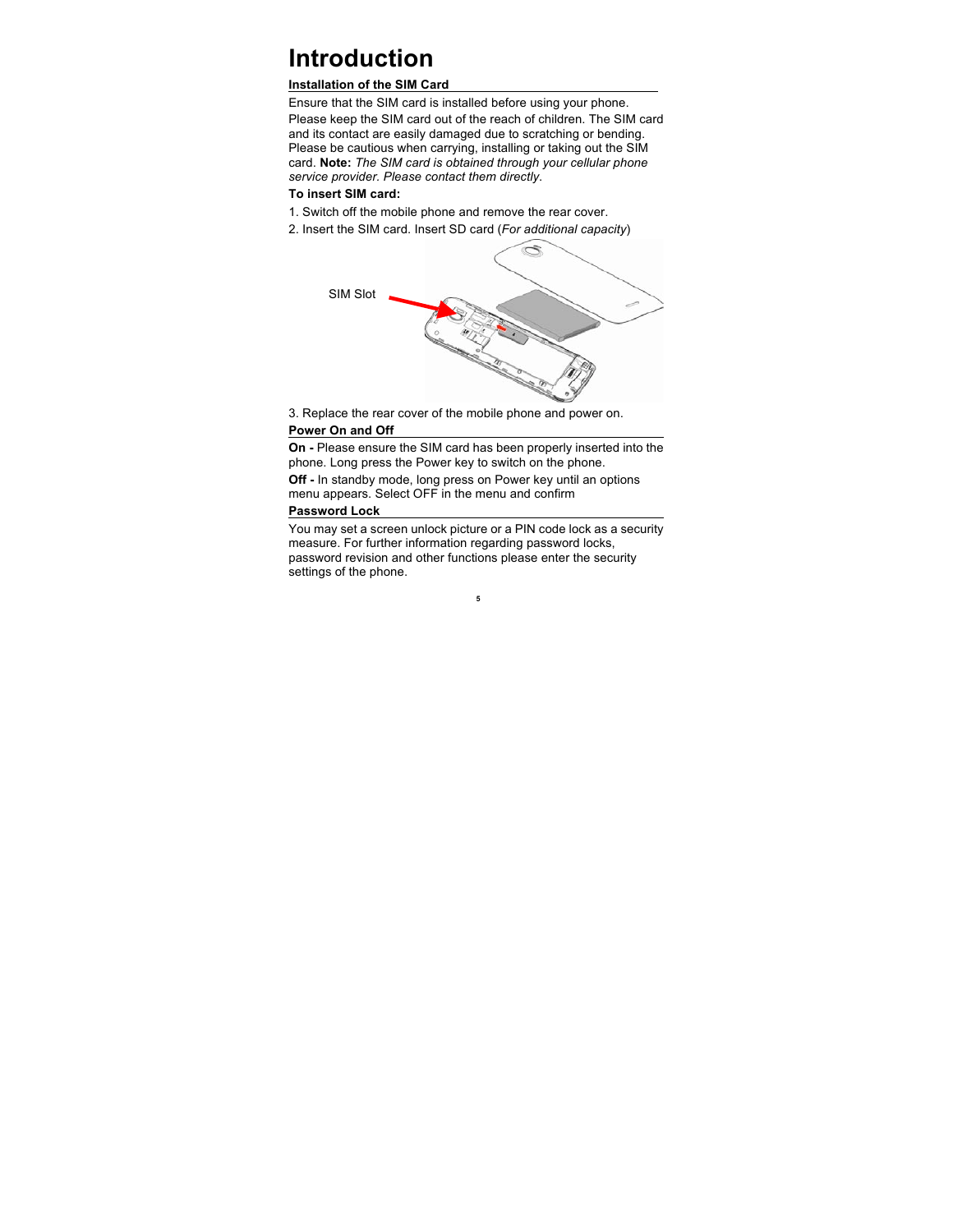## **Call Functions**

At the dial keyboard, enter the phone number and then click the dial key. If dialing an extension, you may click the dial pad icon in the bottom of the screen to open the interface and enter the number of the extension. You may also enter an input number and call contacts through speed dial.



### **Call Logs**

Every telephone number called and received will be saved in the phones call log. All numbers in the call log can be dialed directly by clicking the icon on the right side of the screen. When the number appears on the list, click it to view details.

### **Proximity Sensor**

The proximity sensor determines how far away an object is from the device. During the call or when you place the phone close to the ear, the backlight will turn off automatically which conserves battery and prevents inadvertently touching.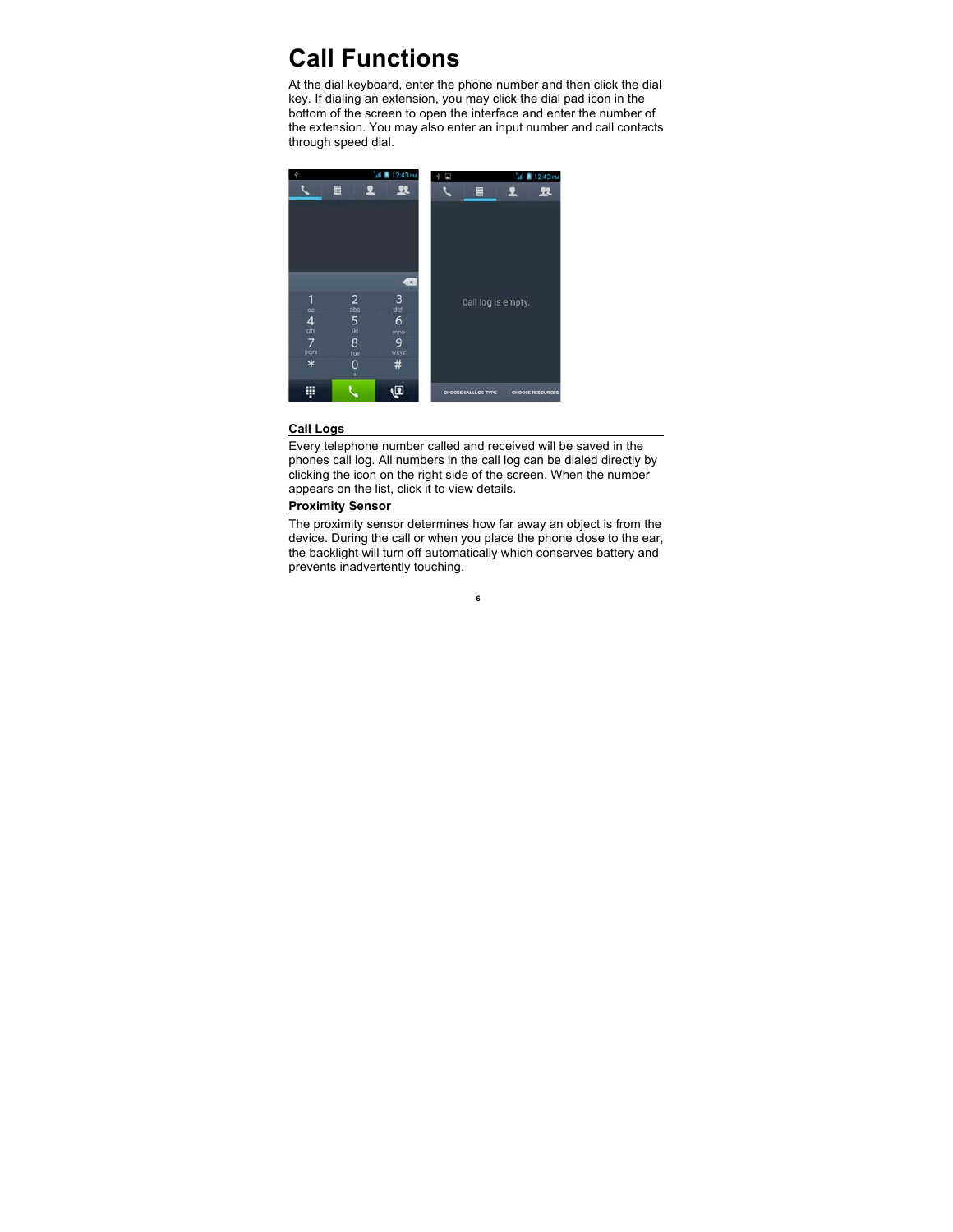## **Contacts**

**Enter**: Click on the applications menu and select contacts

- The default display is the phone contacts and SIM card contacts
- The contacts are organized alphabetically by default.



Click the Search icon to enter the contact search interface.

- Any numbers or letters associated with any of the contacts saved in the list will be shown in the search results.
- If there were no matches for the inputted contact, the interface will display no contacts found.

### **Add New Contact**

1. Click "Add Contact" icon

- 2. Select to save contacts to phone or SIM card
- 3. You may edit contact picture, name, telephone number, group,

- address, and email among other options
- 4. Click to finish and save contact.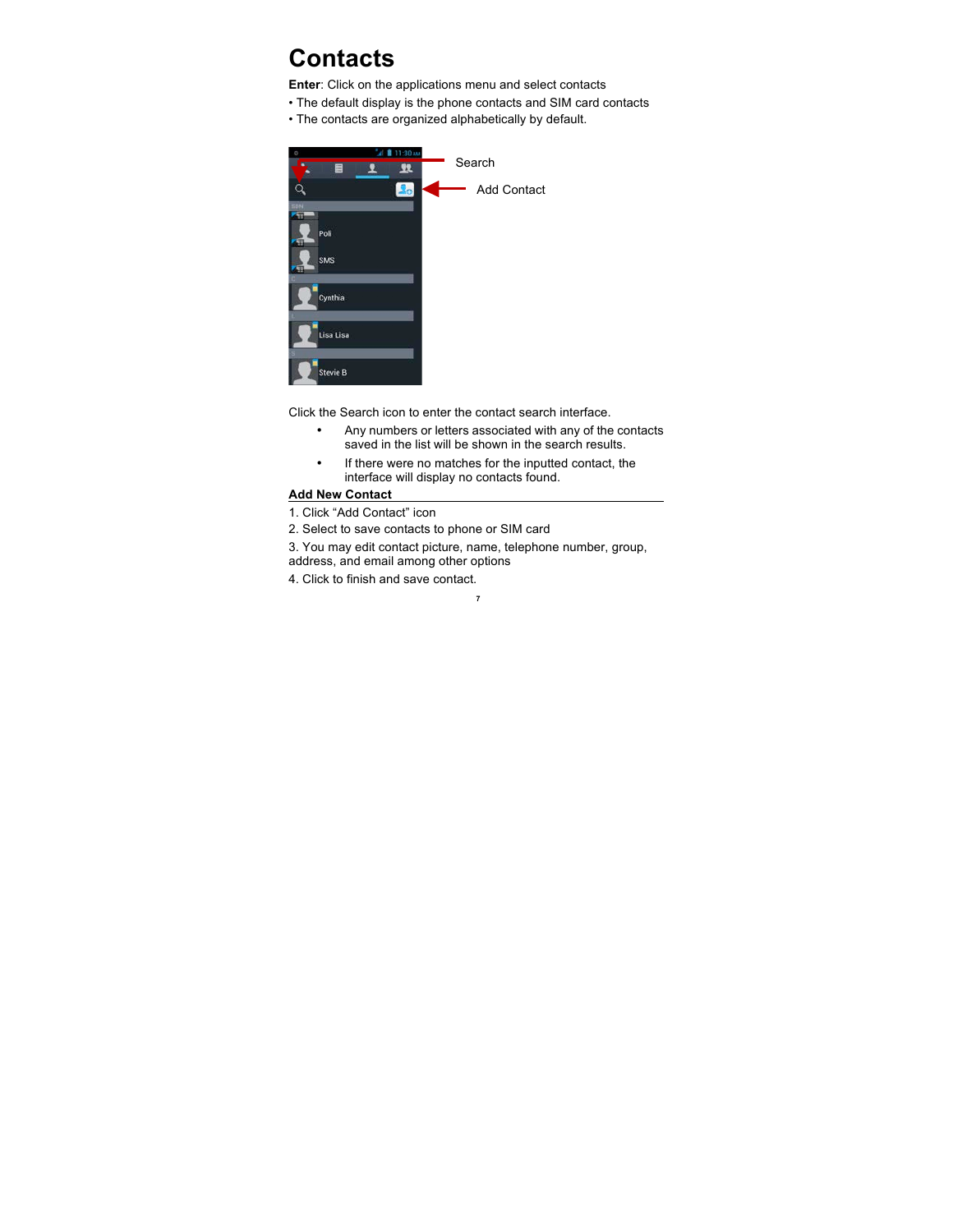

## **Messaging**

You may use this function to exchange text messages and multimedia messages with your family and friends. The messages to and from the same contact or phone number will be saved into a single conversation so you may see the entire message history conveniently.

### **Send an SMS**

Application Menu » Messaging » New message

(Or use shortcut icon)

1. Click to enter recipient (You may enter contacts from contact book or enter a new number)

2. Compose Message

3. Send

#### **Send an MMS**

When creating message, the default message style is SMS. The message will automatically convert to MMS when adding an attachment.

**8**

1. Click the Paperclip icon in the messaging interface.

2. Click "Attach" to add the following attachments.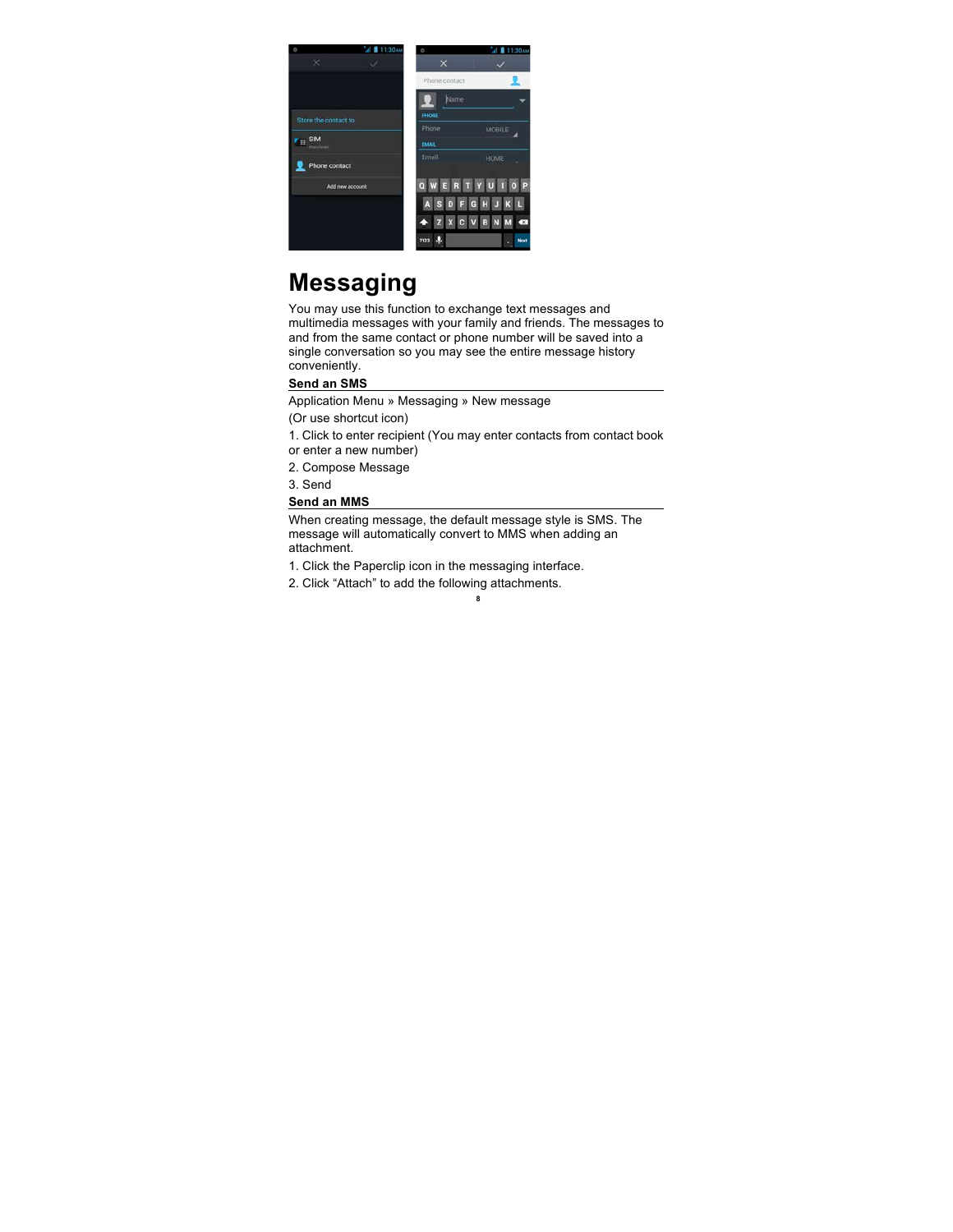

Attachment Type for MMS Message

## **Internet Browser**

### **Menu Functions**

Backward

- After browsing through multiple pages, this option will return the user to the previous page.
- Forward
	- After browsing through multiple pages, this option will move to a web page after the current page.

Windows

• You may view all windows open by clicking the windows icon in the upper right part of the browser.

Bookmarks

- Click the Bookmarks option to make the current URL as a saved Bookmark.
- Click Bookmarks to opened saved bookmarks.

**9**

More

Find on page: Search current page.

Share page: Select to share the current page.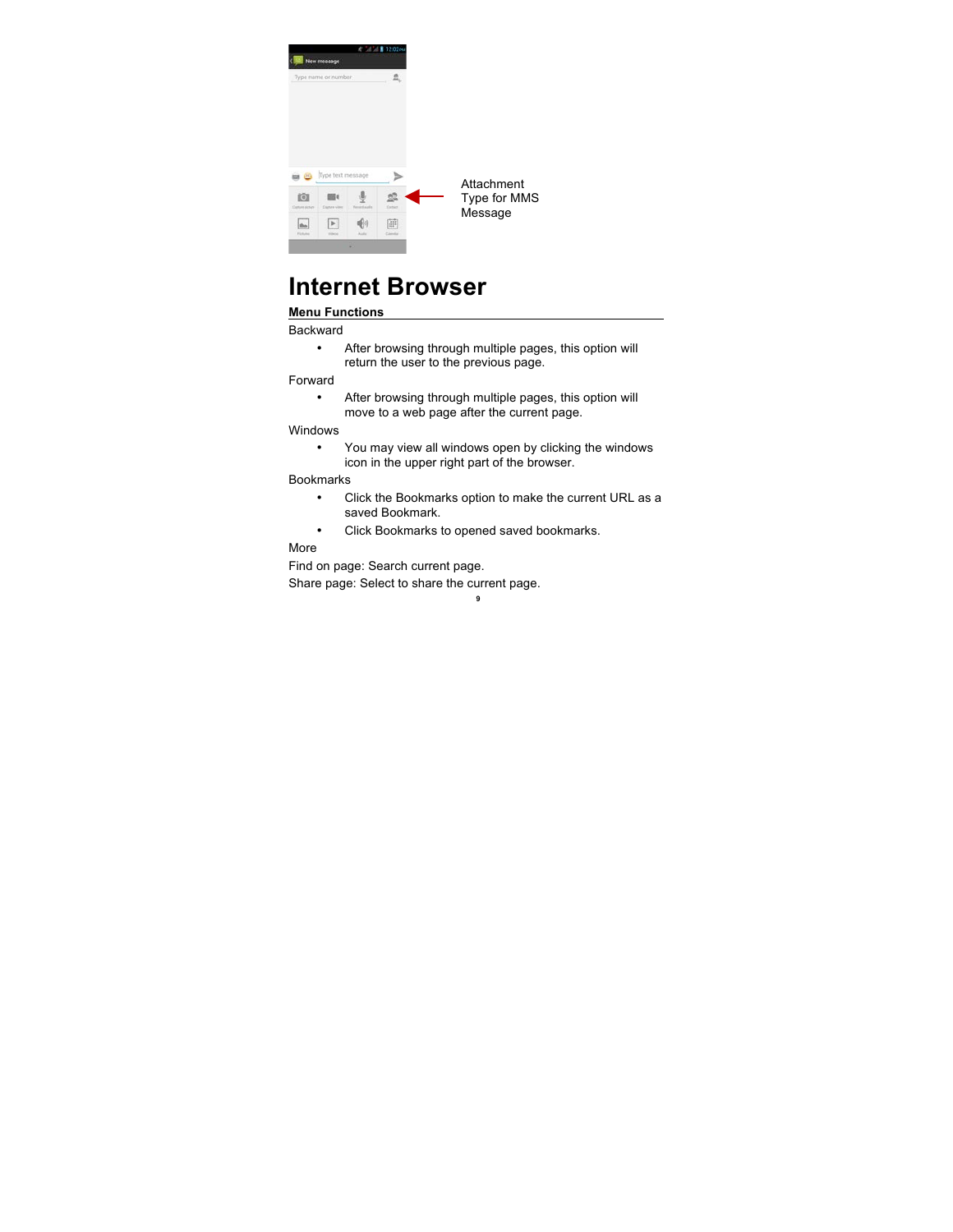Save for offline reading: Saves page for offline reading.

Page info: Display page address and other information of the current browsing

History: Show your browsing history and view the most visited pages.

Settings: Contains a variety of browser settings.



## **Bluetooth**

Bluetooth is a short-range wireless communications technology that devices can use to exchange information and connect to different types of devices which include headsets, car kits, and other devices.

### **Power on Bluetooth**

1) Settings » Wireless & Networks » Bluetooth and select to power on Bluetooth.

2) The Bluetooth icon will appear grey in the notification bar. Click "scan for devices" and the phone will start to scan for all devices within range.

3) In Bluetooth settings all the devices found will displayed in the list under the icon.

*Note: The maximum detection time is 2 minutes.*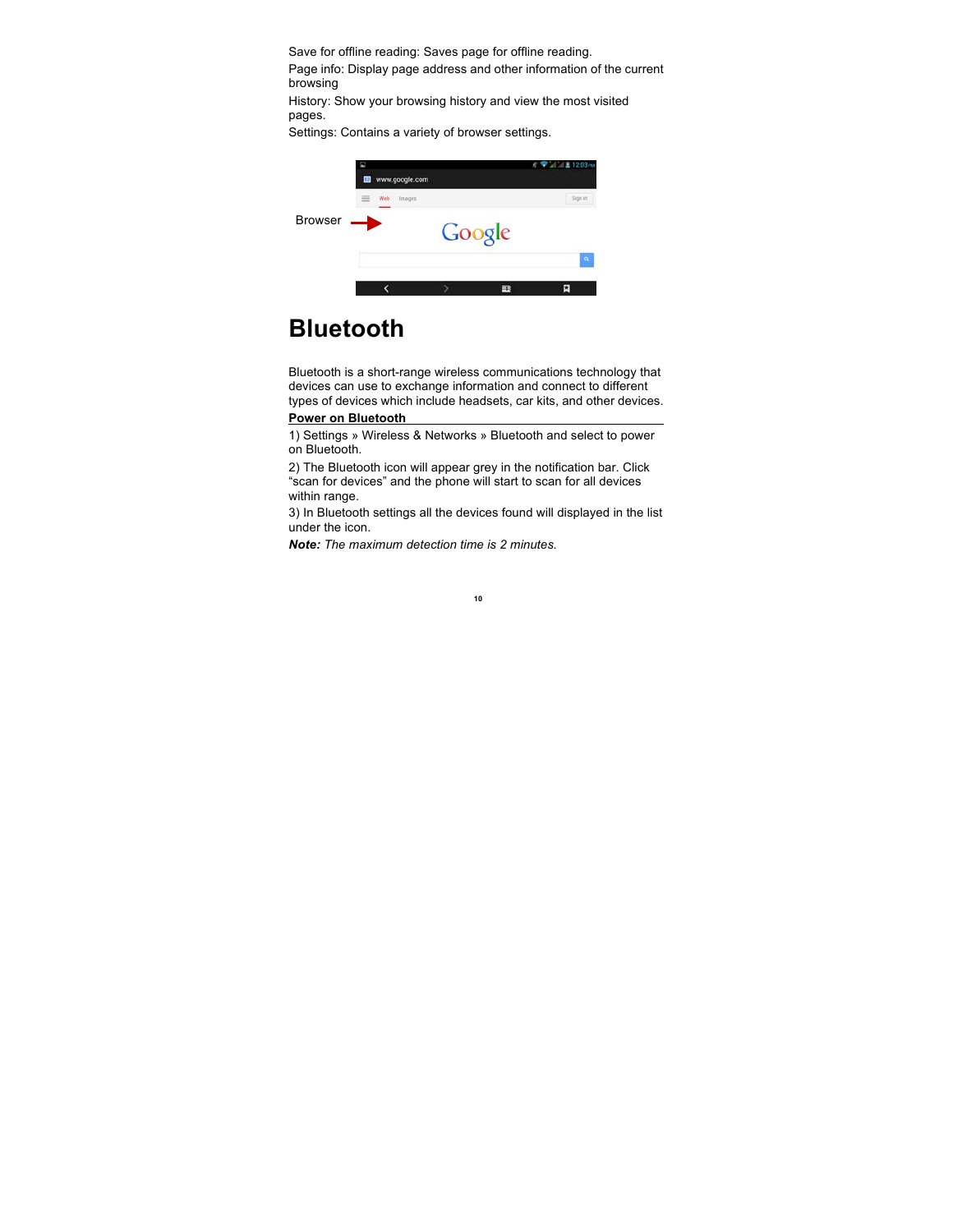

List of available devices

## **Camera**

### **Camera**

Prior to use: Ensure the memory card is installed before using the camera or video camera. All photos or videos taken by the phone are typically stored in the memory card unless noted otherwise.

### **Open Camera**

- 1. Applications Menu » Camera
- 2. Switch to video mode if you want to record videos.

Note: You may also place a camera shortcut on any of the screens **Take Pictures**

- 1. Aim the object that the picture will be taken.
- 2. Press the "Shutter" button on the screen.
- 3. After taking the picture, the file will be saved in the camera's gallery folder.
- 4. You can view the photos by clicking the preview box button.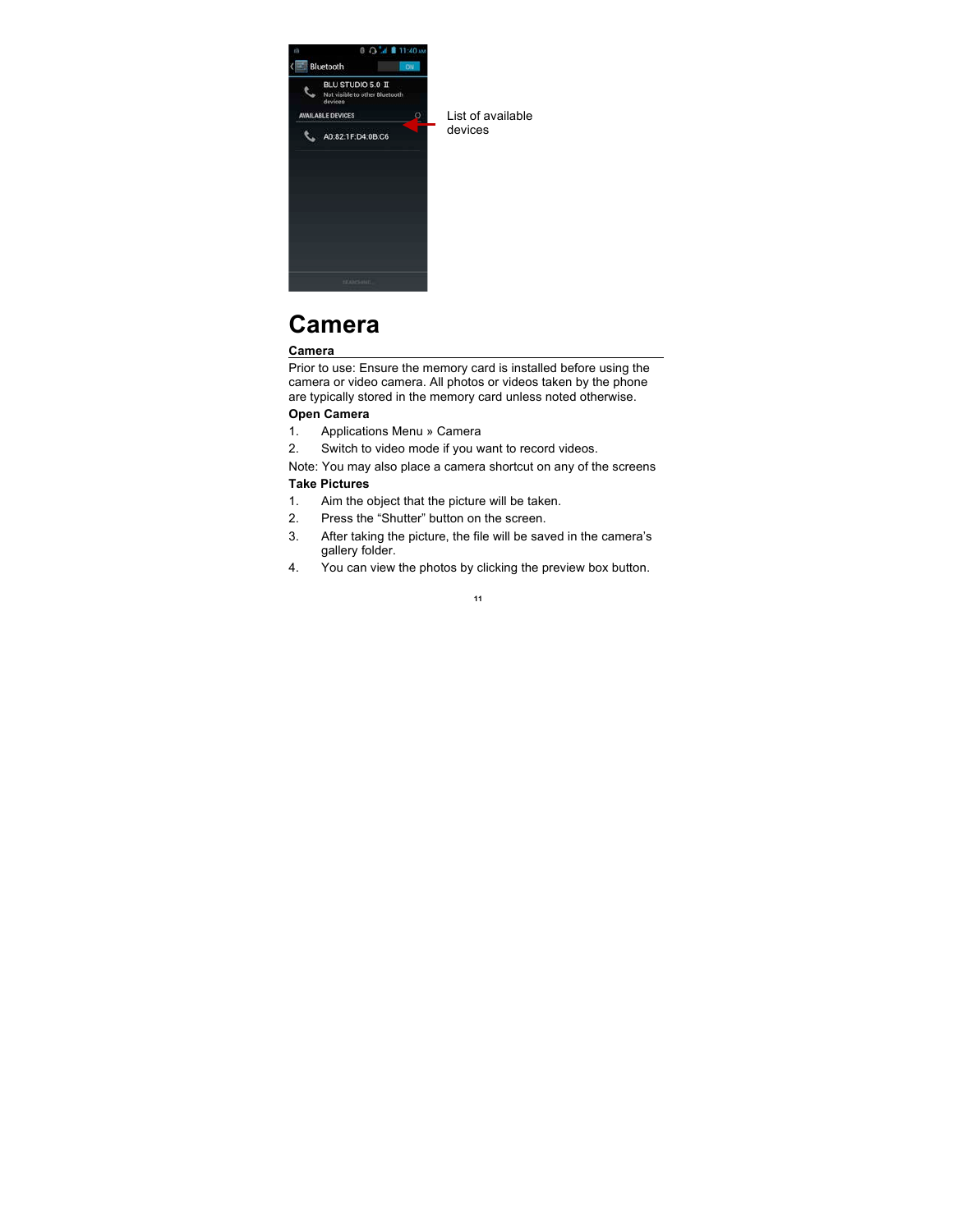You may adjust various settings for the camera by pressing Menu while in the camera interface.

When in the camera viewfinder mode, you can switch to video or photos' gallery. On the camera viewfinder mode, you will find the display the preview of the previous picture taken. Click the "preview box" and the photo will display in full screen.



## **Gallery**

### **Open Images**

Applications Menu » Gallery **Share Pictures**

You may share pictures by sending them through Gmail or the E-mail application. You may also send pictures through the MMS message function by composing a message and attaching the picture. Any image can also be sent via the Bluetooth function by selecting Bluetooth equipment that has been paired.

### **Adjust Image**

Press Menu and Edit to adjust images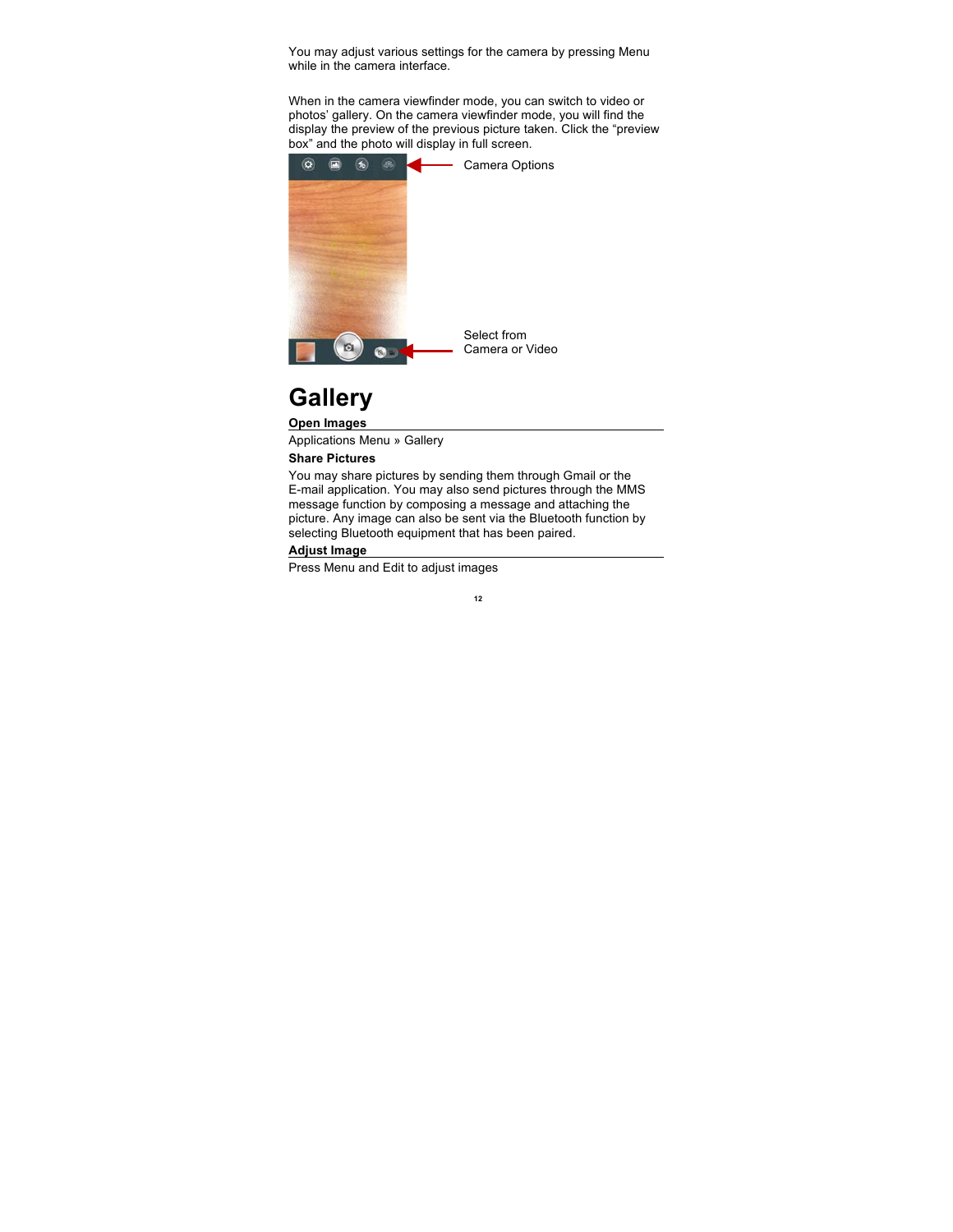You may select from different effects that may include: Vintage, Black and White, Instant, Latte, Litho, X-Process, Crop, Rotate, Mirror, Straighten, Vignette, Contrast, Exposure, Auto color, Shadows, Vibrancy, among other settings that can be used to adjust picture images.

#### **View Images**

In the picture interface click on an album to view images. You can choose to display small or large thumbnails. In the photo album, scroll the picture towards left to view the next picture or towards right to view the previous one.

#### **Crop Pictures**

If you want to adjust the size of the picture, use the crop tools. Once the arrow appears, pinch your fingers in or out to adjust the size. If you want to adjust the image and keep its proportion, please hold down any of the four corners of the image and adjust.

## **Music**

### **Open Music**  Application Menu » Music  $11.27$ Player Options $\boldsymbol{\sharp}$ ×.  $\overline{1}/1$ Song Status Song Controls  $\blacktriangleright$  $\blacksquare$  $\mathbf{H}$ **13**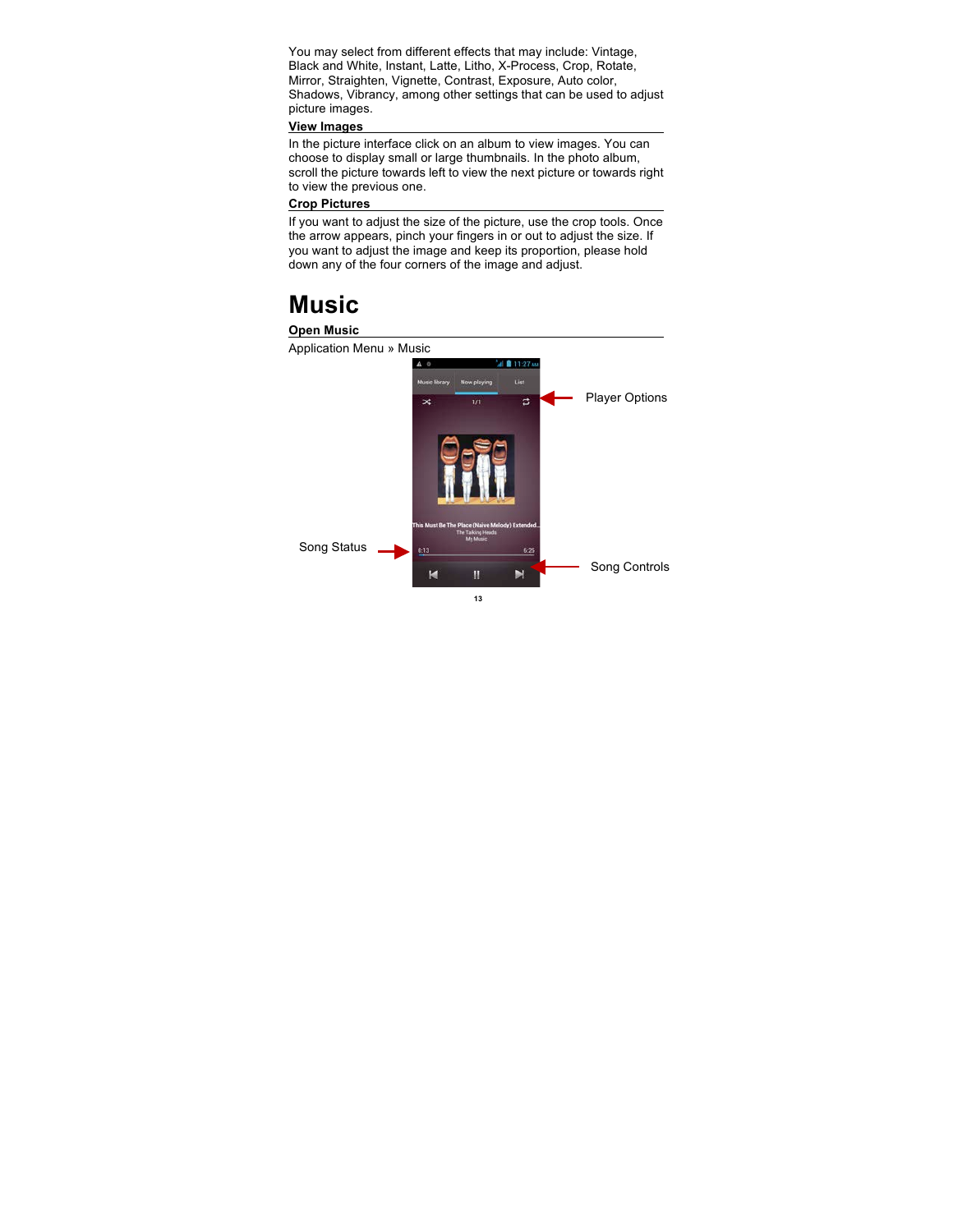#### **Search Music**

You may choose to search for music from media folder through artist name, song name, album name. **The following formats are available:** AMR, M4A, MIDI, MP3, WAV, and OGG.

## **Sound Recorder**

The Sound Recorder can record voice or any audio.

You may send any recorded audio via Bluetooth or MMS and also have the option to make any recorded audio the phones default ring tone.

*Notice: The recorder only uses AMR 3GPP format.*

#### **Record**

-Keep the phone's microphone near the voice source.

- -Click the record button to record the audio.
- -Click the stop button to stop recording the audio.

All recordings will be saved in my recording folder in the default music program.

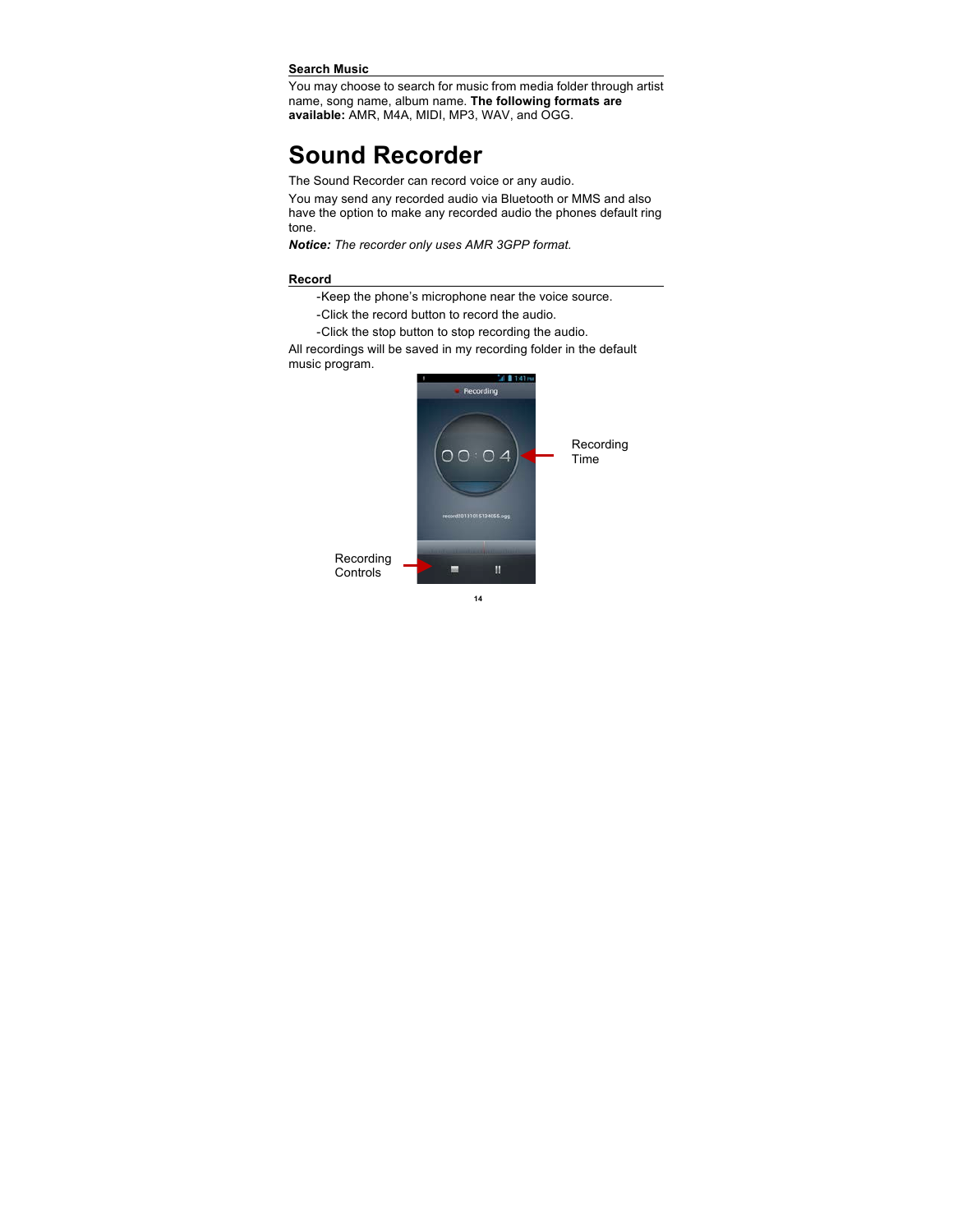## **Alarm Clock**

1. Click on the Clock icon in the application menu

2. Click set alarm button and enter the alarm clock set interface where you may add and edit alarms



## **FM Radio**

### **FM Radio**

Through this function, you may listen to FM radio on the device. The FM radio uses the wired headphones as an antenna in order to receive signal. Before using this function, connect the original equipment headphones that came with the phone.

### **Open FM radio**

Press the FM Radio icon to open the application.

- 1. Click "Search" automatic scans of FM channels.
- 2. Click to add favorite radio stations.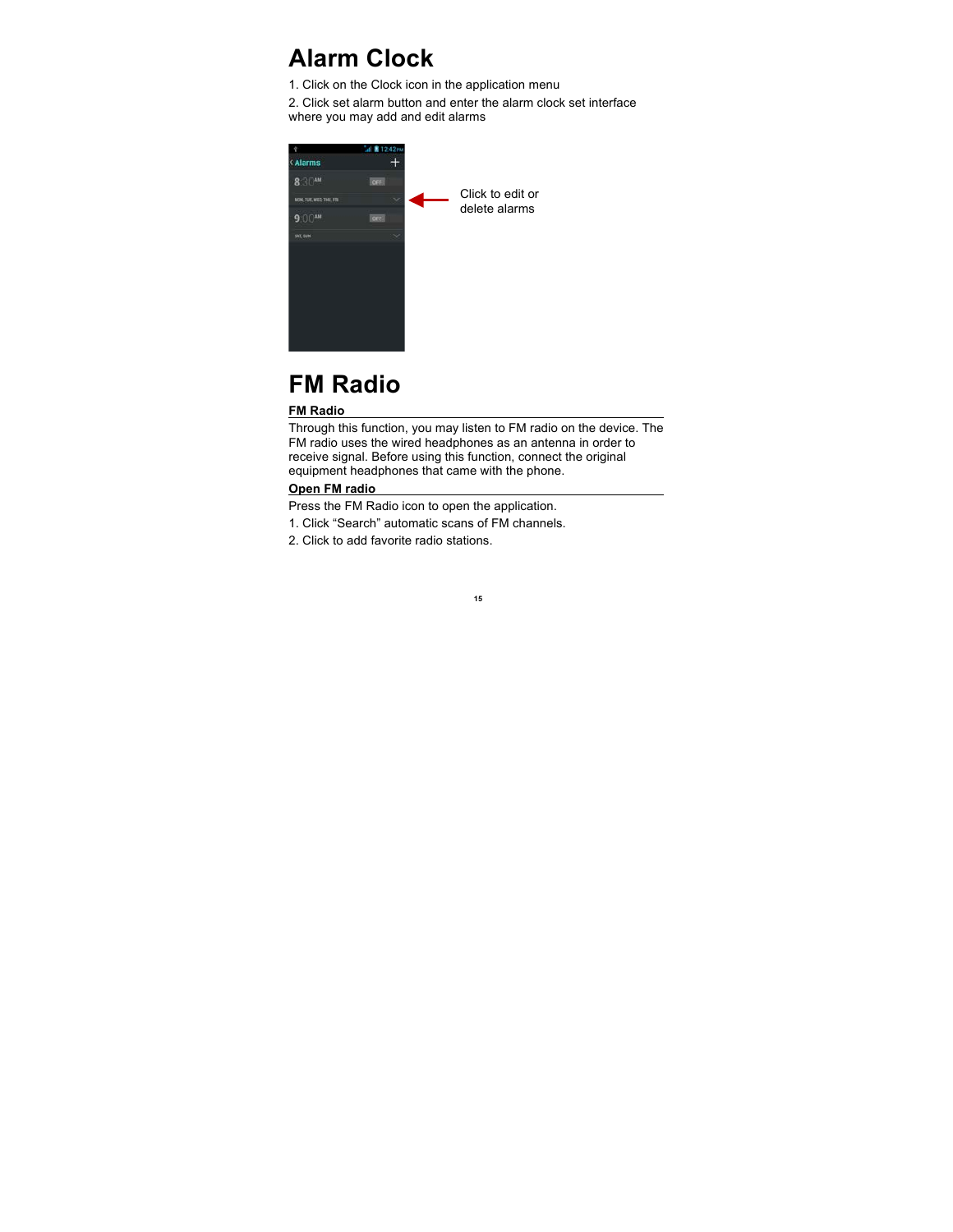

#### **FM Radio as Background**

Click on the Home key to move the FM Radio program to the background.

## **Settings**

### **Wi-Fi / WLAN**

• **Wi-Fi » Wi-Fi settings » Click Wi-Fi** to power on. When switched on, the Wi-Fi will automatically search for available networks. Any unsecured network can be used directly and any secured network requires a password or credentials prior to connection.

### **Bluetooth**

• Press the switch to power on Bluetooth. Once on, the Bluetooth will automatically scan for any nearby open equipment.

### **Data Usage**

• Data usage and mobile data traffic limit.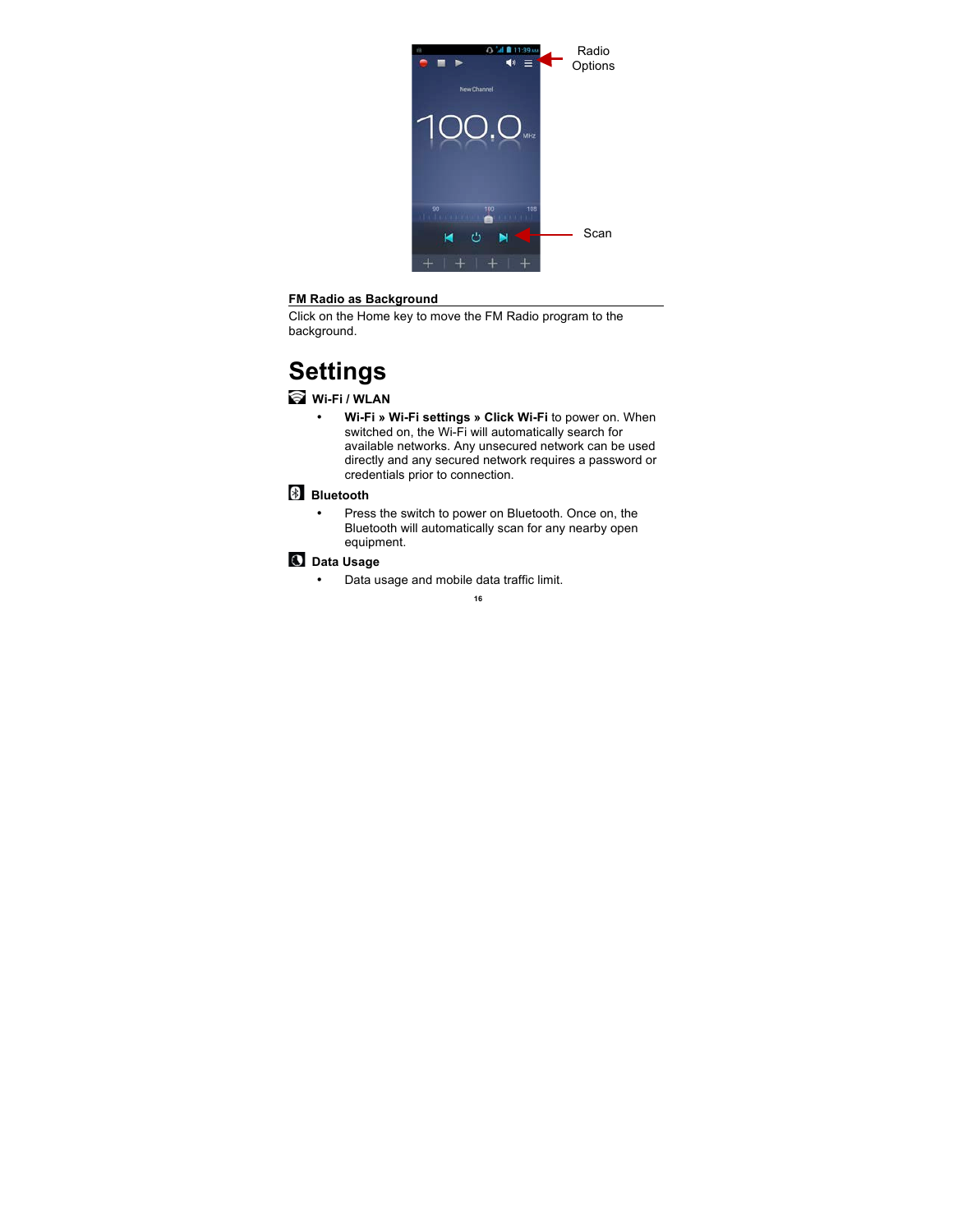### **More… Wireless & Networks**

- Airplane Mode
- VPN
- Tethering & Portable hotspot
	- Mobile networks and APN Settings

*Note: When in flight mode, Wi-Fi will turn off automatically.*

### **Audio Profiles**

This option sets the phone tone settings for receiving calls or notifications. Some of the settings include

- Vibrate, volume, ring tones, ring tones notification and haptic feedback tones
- **Display**

Brightness, Auto rotating screen, Wallpaper, Screen Timeout

### **Storage**

- View the SD card and phone memory usage.
- Allows adjustment of different storage settings.
- Allows selection of the default memory.

### **Battery**

• General power usage

### **Apps**

- Manage applications Manage and delete installed applications.
- Running services Press any of the services listed in the two-button operation box. Press the 'Stop' button to stop any of the services listed and removes from the running services list.

### **Location Access**

- Use wireless Use wireless services to find locations in applications.
- Turn on GPS satellite positioning and set to include mobile networks.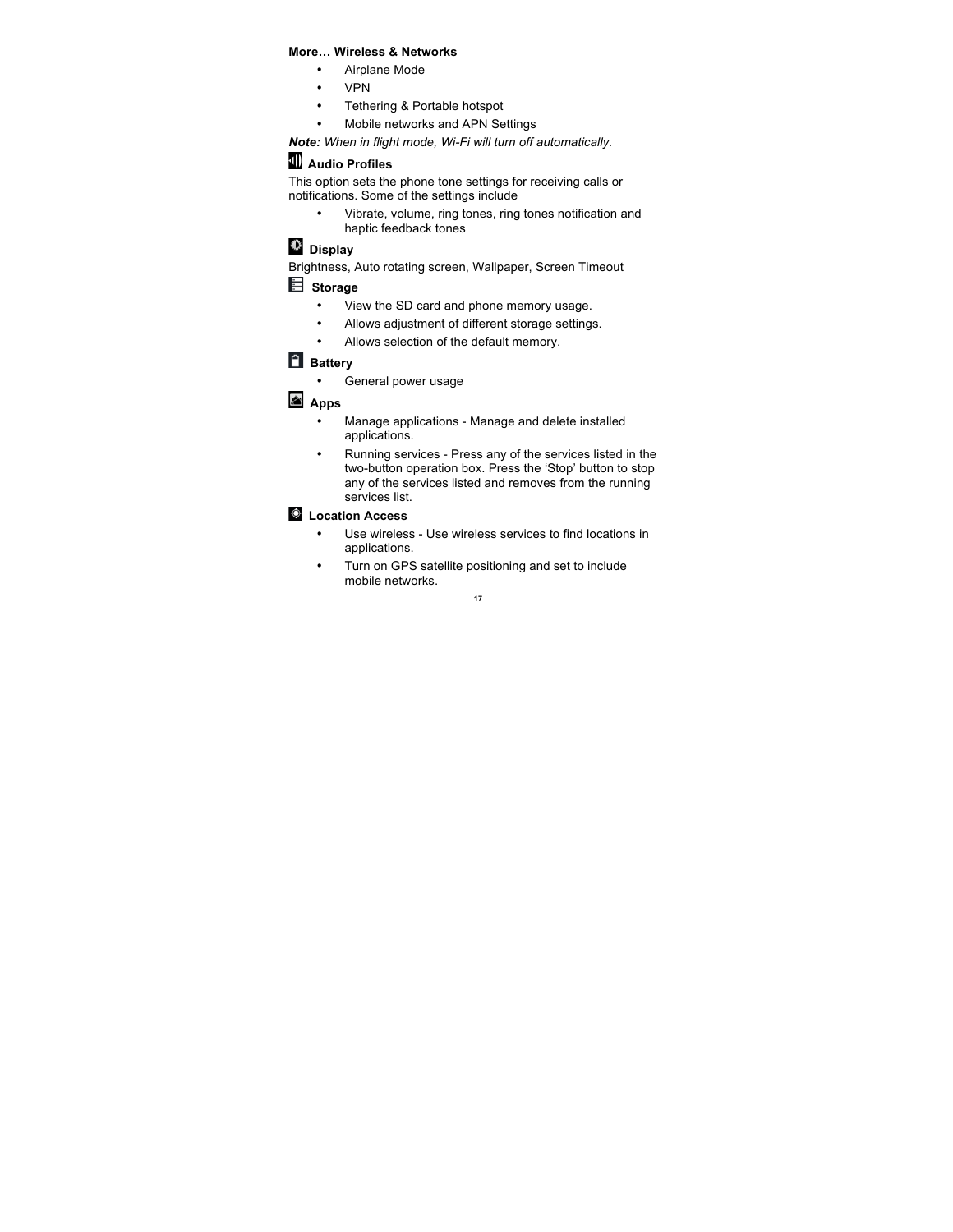### **C** Security

Set up screen locks: Use a pattern, PIN or password to lock the screen.

- Pattern: The first time there will be simple unlock instructions and examples. Click "next step" to continue the security pattern step.
- PIN: Enter PIN number to unlock the screen.
- Password: Set password to unlock the screen.

*You may stop the security feature at any time.*

### **Set up SIM card PIN lock**

SIM card PIN (Personal Identification Number) is used to prevent unauthorized use of SIM card.

To change a blocked PIN code, you will need to unlock the SIM lock then go to the Change Password screen. The phone will automatically prompt you enter the old PIN code and ask to enter a new PIN code twice. The phone will then prompt you that the change was successful. If you enter the PIN incorrectly three times, the SIM and PIN codes will be automatically locked. You will need the PUK code to unlock the phone which is available through your service provider. If you enter the PUK code incorrectly 10 times, the SIM card will be permanently locked. Please see your service provider for a new SIM card.

- Password visible Make the password visible when it's typed.
- Use security credentials Allow applications to visit security credentials or other credentials.
- Install the encrypted certificates

### **Language & Input**

- Language Change the language of the phone.
- Custom Dictionary Add or delete words to the custom dictionary.
- Keyboard Settings Haptic vibration, Haptic tones, Capitalizing, Speech Input, Inputting words, Predictive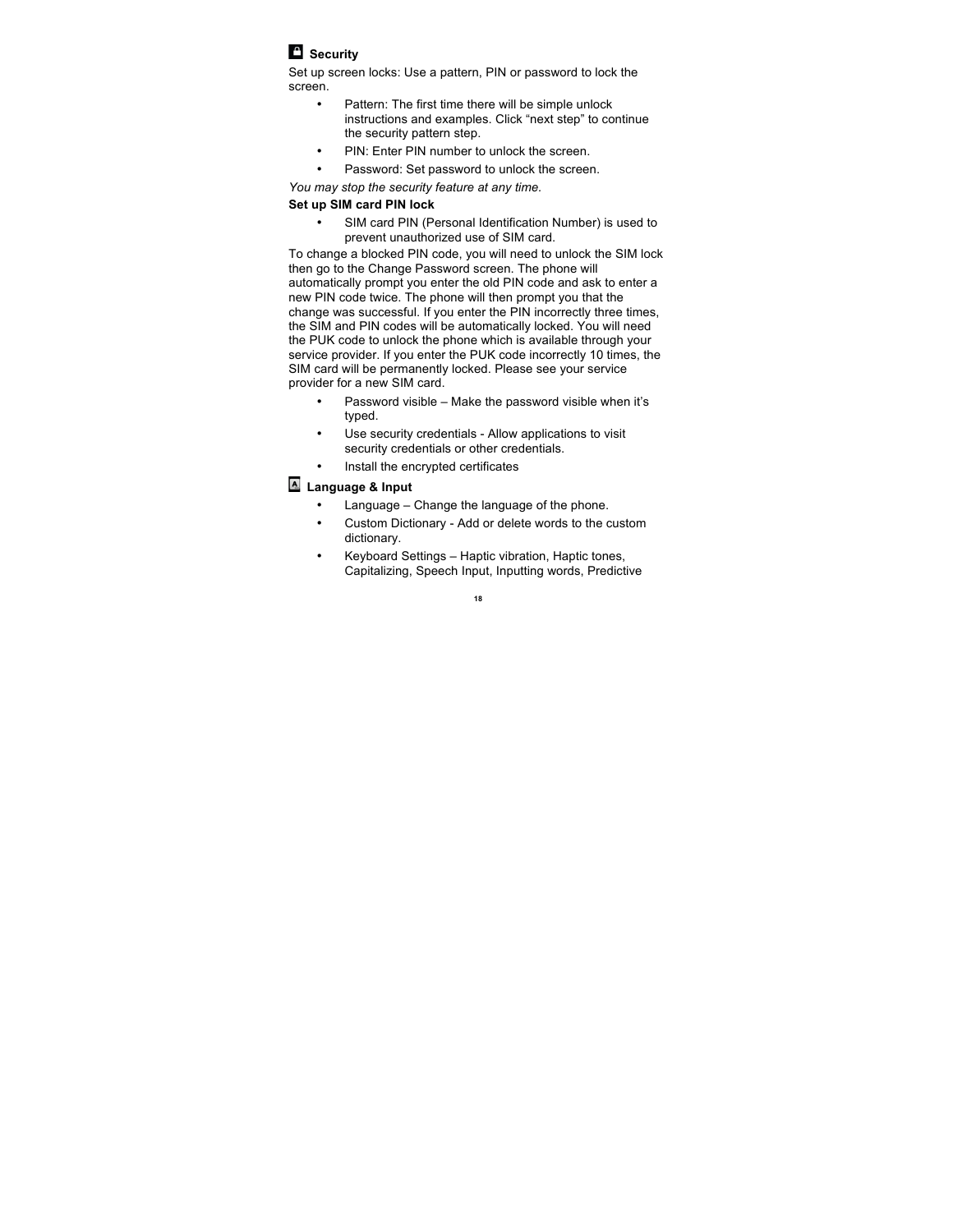text function , Auto-Text, Input keyboard method and other settings

### **Backup & reset**

- Backup Data Will back up all application data, WLAN passwords, and other settings to Google's servers
- Restore to Factory Settings Clear all data stored on the phone.

### **Smart Gesture**

• Set smart gestures

### **Date & Time**

- Use date and time provided by the mobile network.
- Date and Time adjustment.
- Time Zone Select Time Zone according to where your location.
- Select Date Format There are 3 kinds of formats you can choose from: Month-Day-Year, Day-Month-Year and Year-Month-Day, and Year-Month-Day which is the default setting

### **Schedule Power On & Off**

Schedule power on and off

### **Accessibility**

- Power button ends call
- Speak Passwords
- Touch Delay

### **Developer Options**

If the phone does not display Developer options, to access: Press "Build number" seven (7) times in the about phone tab in settings.

> The developer options gives access to USB Debugging and other developer options